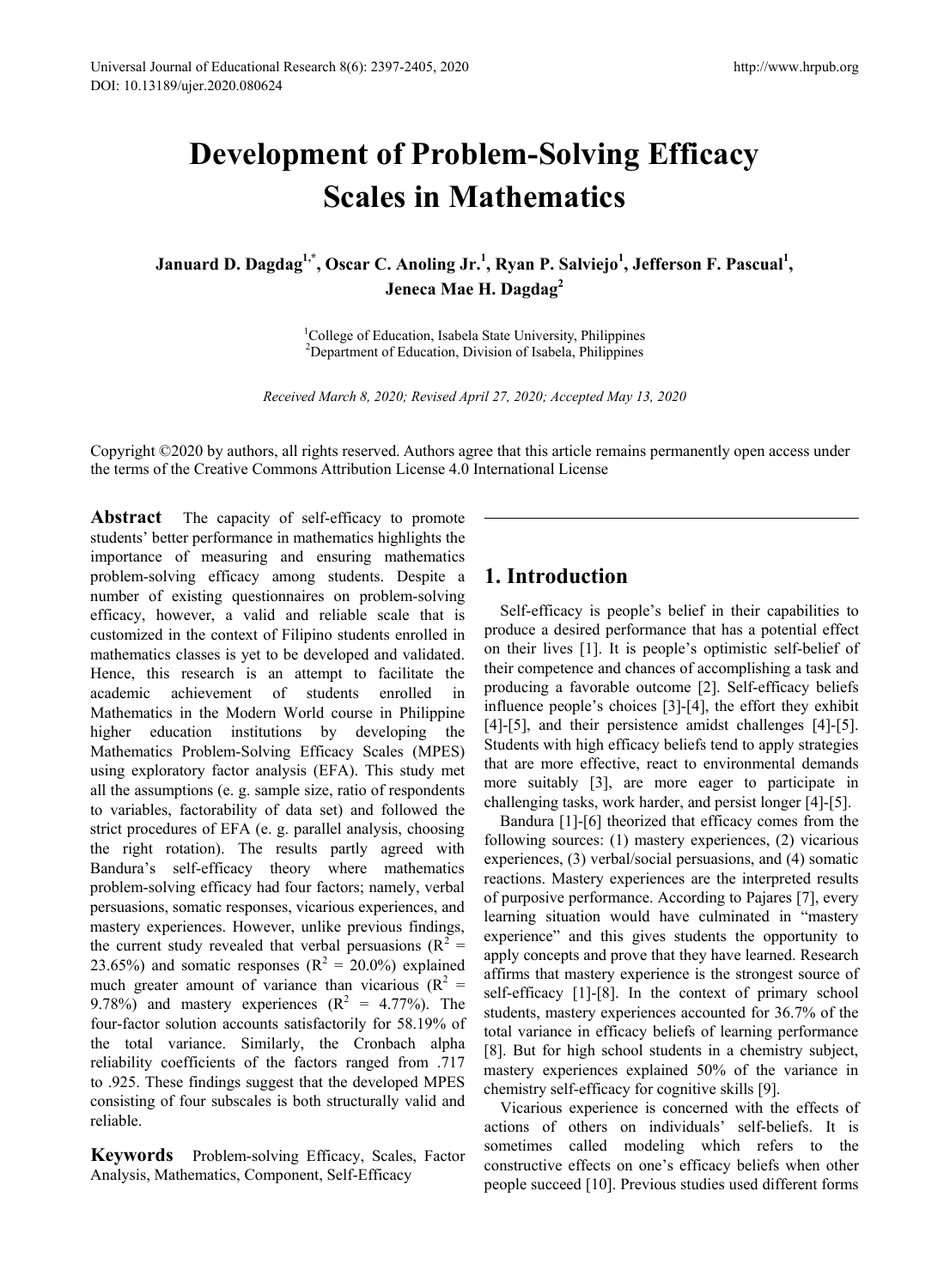of modeling such as cognitive modeling [11], confident and pessimistic modeling [12], coping and peer mastery modeling [13], and self-modeling [14]-[15] and found that models are an important source of self-efficacy. Similarly, a more recent study showed that vicarious experience is the third of the three significant predictors of self-efficacy [8].

Social persuasion refers to the "social messages" that one receives from others. People who are persuaded verbally tend to achieve or master a task [1]. Positive feedback students received from teachers is a very good source of self-efficacy [16] and the meaningful interactions between the teacher and the students could develop students' self-efficacy beliefs [17]. Verbal persuasion is found as the second strongest predictor of self-efficacy [8]. This capacity of verbal support in shaping a person's self-belief encourages teachers to focus instruction on enhancing students' self-efficacy [18].

Lastly, physiological states refer to anxiety, arousal, fatigue, mood, and stress. According to Bandura [1], people rely partly on their somatic and emotional states in judging their capabilities. Pajares [7] argues stress, anxiety, worry, and fear have destructive effects on self-efficacy; and eventually, these emotional states make people believe that they can never be successful to perform the feared task. Some research found that 'physiological states' is a significant predictor of self-efficacy [19]-[20]-[21] while others reported that it has the weakest correlation with self-efficacy [8]; and is not a significant self-efficacy predictor [8]-[22]-[23].

A growing body of research supports the positive effect of self-efficacy on academic performance particularly in the field of mathematics. Research found that mathematics self-efficacy directly influences mathematics performance [4]-[24]-[25]-[26]-[27]-[28]-[29], mediates epistemological beliefs and mathematics achievement [30], positively influences task value and mastery goals but is negatively associated with performance-avoidance [25], diminishes achievement gaps [26], and predicts graduation when prior performance and aptitude are controlled [31]. Research has affirmed that academic self-efficacy is the strongest lone predictor of academic performance and achievement [32]-[33] i. e. students with higher mathematics self-efficacy tend to have higher mathematics achievement [27].

The ability of self-efficacy to promote mathematics achievement suggests the importance of ensuring high self-efficacy among students particularly in problem-solving [6]-[34]. The available self-efficacy scale instruments in the literature, however, focus on mathematics in general e. g. Mathematics Self-Efficacy Scales in Nielsen and Moore [35]; mathematics and metacognition e. g. Mathematics self-efficacy and Metacognition Inventory in Jaafar and Ayub [24]; mathematics teaching e. g. Mathematics Teaching Efficacy Beliefs Instrument in Cetinkaya & Erbas [36] and Kieftenbeld, Natesan, & Eddy [37]. Hence, it is essential to develop one that is customized to self-efficacy in mathematics problem-solving.

Specifically, the instrument to be developed should be normalized among college students enrolled in Mathematics courses in the Philippine higher education institutions (HEIs). The transition of basic education to K-12 program has pushed the HEIs to update and upgrade their major courses. For degree programs offering mathematics, for instance, the complexity and relevance of the mathematics courses were advanced. Thus, HEIs should have sufficient mechanisms to facilitate students' success in mathematics amidst the challenges they would encounter in the said courses. One of the most powerful ways to ensure successful mathematics learning, according to the above-mentioned research studies [24]-[27]-[25]-[32]-[33], is focusing instructional and research efforts in enhancing students' self-efficacy in mathematics especially in problem-solving.

## **1.1. Research Objectives**

The current research aims to develop Likert Scales that can be used to measure self-efficacy in mathematics problem-solving. Specifically, the study hopes to establish the structural validity and reliability of the scales.

## **2. Materials and Methods**

## **2.1. Research Design**

This study used exploratory factor analytic design to develop and validate Likert Scales used to measure self-efficacy in mathematics problem-solving. Factor analysis is a multivariate statistical process usually used in fields like psychology and education for the development, evaluation, and refinement of tests, scales, and measures [38]-[39]. Exploratory factor analysis (EFA), as an approach of factor analysis, is a data reduction technique used to explore the main factors and generate a theory from a set of latent constructs [38]-[39]-[40]-[41]. In the current study, EFA was used to reduce the 80 factors of mathematics problem-solving efficacy to a statistically manageable and interpretable number, to assess the structure of the factors, and to establish the construct validity and the reliability of the scales.

## **2.2. Respondents**

The study was conducted in higher education institutions (HEIs) situated in the province of Isabela, Philippines particularly among first-year students taking up teaching profession and currently enrolled in Mathematics in the Modern World subject during the first semester of the school year 2019-2020. Cluster sampling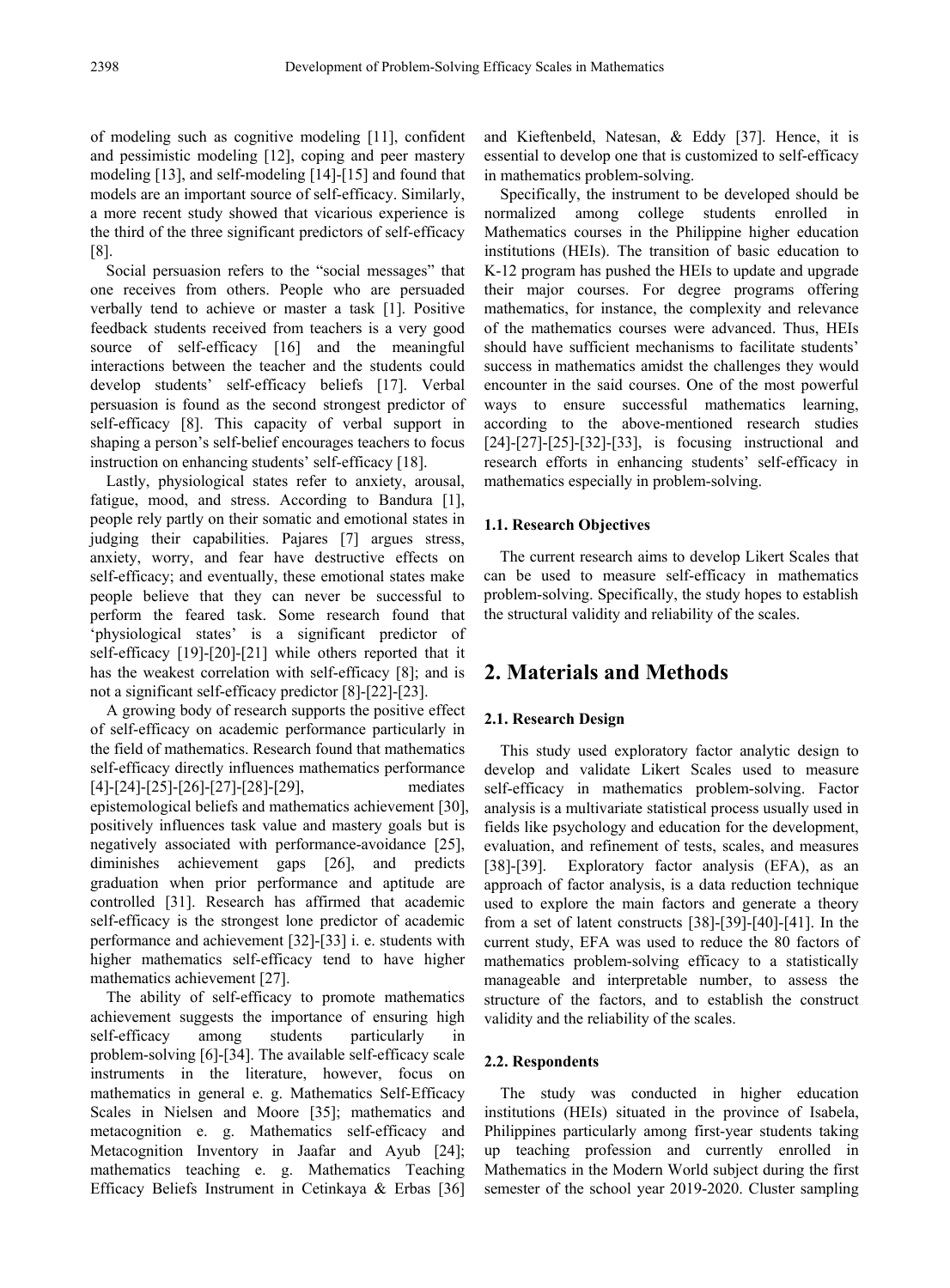was done to select four HEIs. All the students who were pursuing teaching profession from these four HEIs were selected as respondents. However, only a total of 300 first-year students completed and returned the questionnaires. These were the 95 Bachelor of Elementary Education (BEEd) students of the first HEI, 31 BEEd students and 34 Bachelor of Secondary Education (BSEd) students of the second HEI, 50 BSEd students of the third; while 90 BSEd students of the fourth HEI.

#### **2.3. Scales Preparation and Pilot Testing**

A literature review was conducted to determine the factors of self-efficacy. The following major sources of efficacy were identified: mastery experiences, vicarious experiences, social persuasion, and physiological feedback. The researchers wrote 80 items that are tailored to self-efficacy in mathematics problem-solving. These 80 latent variables were constructed in the form of 5-point Likert scales whose points ranged from 1 (Strongly Disagree) to 5 (Strongly Agree). The content of each variable was closely evaluated against the construct to ensure that they really measure self-efficacy in mathematics problem-solving. Some of the variables included were (item 7) "I am certain I can solve Mathematics problems because I was able to master the skills in problem-solving", (item 22) "Seeing someone successfully solve a problem in Mathematics affects my eagerness to do the same", (item 75) "I get a feeling of discomfort while solving a problem in Mathematics", and (item 26) "The works of others really affect my eagerness to solve Math problems successfully". Moreover, to check for clarity of the items and the directions, the Likert scales instrument was pilot tested with a group of 30 first-year students enrolled in BSEd program in one of the four HEIs. Students were not given the oral directions but they were encouraged to ask for clarifications so that we could fairly assess which part of the instrument would be revised. During the testing, however, nobody asked questions but they affirmed that the instrument was clear and understandable. Considering the results, the same questionnaires were reproduced and then administered to the target respondents to gather the research data.

#### **2.4. Data Gathering**

Though the current study was recognized and funded by the university where the research was conducted, we still asked consent from authorities and the target respondents to ascertain that ethical aspects of the research were considered. Only the students who were willing to participate served as the respondents. We informed them about the nature of their participation and ensured them of data confidentiality for both the data gathered and future publication of the study. We gave the respondents 15 to 20 minutes to respond to the 80-item questionnaire. To

ascertain that they understood what to do and what they were responding to, we encouraged them to ask questions and clarifications. Some students asked us to translate item 80 "I fidget while solving problems in Mathematics" since they did not understand the word "fidget". We then translated the word into Tagalog and associate it with a feeling of nervousness. This was the lone item questioned by the students when we administered the instrument.

#### **2.5. Data Analysis**

The data were tallied, coded, and analyzed using Statistical Package for Social Sciences (SPSS). Preliminary analyses were conducted to check for missing data and to screen the data set. Negatively stated items (items 61 to 80) were recoded using the SPSS transform variable command (*transformed into different variables*: 5  $= 1$ ;  $4 = 2$ ;  $3 = 3$ ;  $2 = 4$ ;  $1 = 5$ ). Correlation Matrix, Bartlett's tests, and KMO measures of sampling adequacy were used to check the factorability of the data. Parallel analyses using MontecarloPA (where No. of Variables = 80; No. of Subjects =  $300$ ; and No. of Replications =  $100$ ) were done to accurately determine the number of factors to retain for succeeding factor analyses. Component Correlation Matrix was requested using Direct Oblimin rotation to check for the correlation between the components retained and identify the appropriate rotation to be used (whether oblique or orthogonal). A series of EFA (using the right rotation) were performed to establish the construct validity of the scales; while Cronbach reliability analysis was done to measure the extent to which the scales measure the same underlying construct.

## **3. Results and Discussion**

There have been debates in the literature regarding the minimum sample size for factor analysis. Tabachnick and Fidell [41] argue that a sample size of at least 300 is good for factor analysis. Pallant [40], on the other hand, suggests at least 150 samples; while recently published research claims that the number of samples for EFA should be 100 or more [42]. Clearly, the sample size of 300 in the current study passed the sample size requirement.

Correlation Matrix, Kaiser-Meyer-Olkin (KMO) measure of sampling adequacy, and Bartlett's test of sphericity were requested to detect the factorability of the data set. The correlation matrix showed correlations ranging from .00 to .50. The KMO value was .890 while Bartlett's test result of 12624 was statistically significant at .01 (refer to Table 1). Research asserts that the correlation between some of the factors should be at least .30 [40]; the KMO value should be at least .60 [41]; and the Bartlett's test result should be significant at .05 [40]-[42]. This implies that the current data is factorable.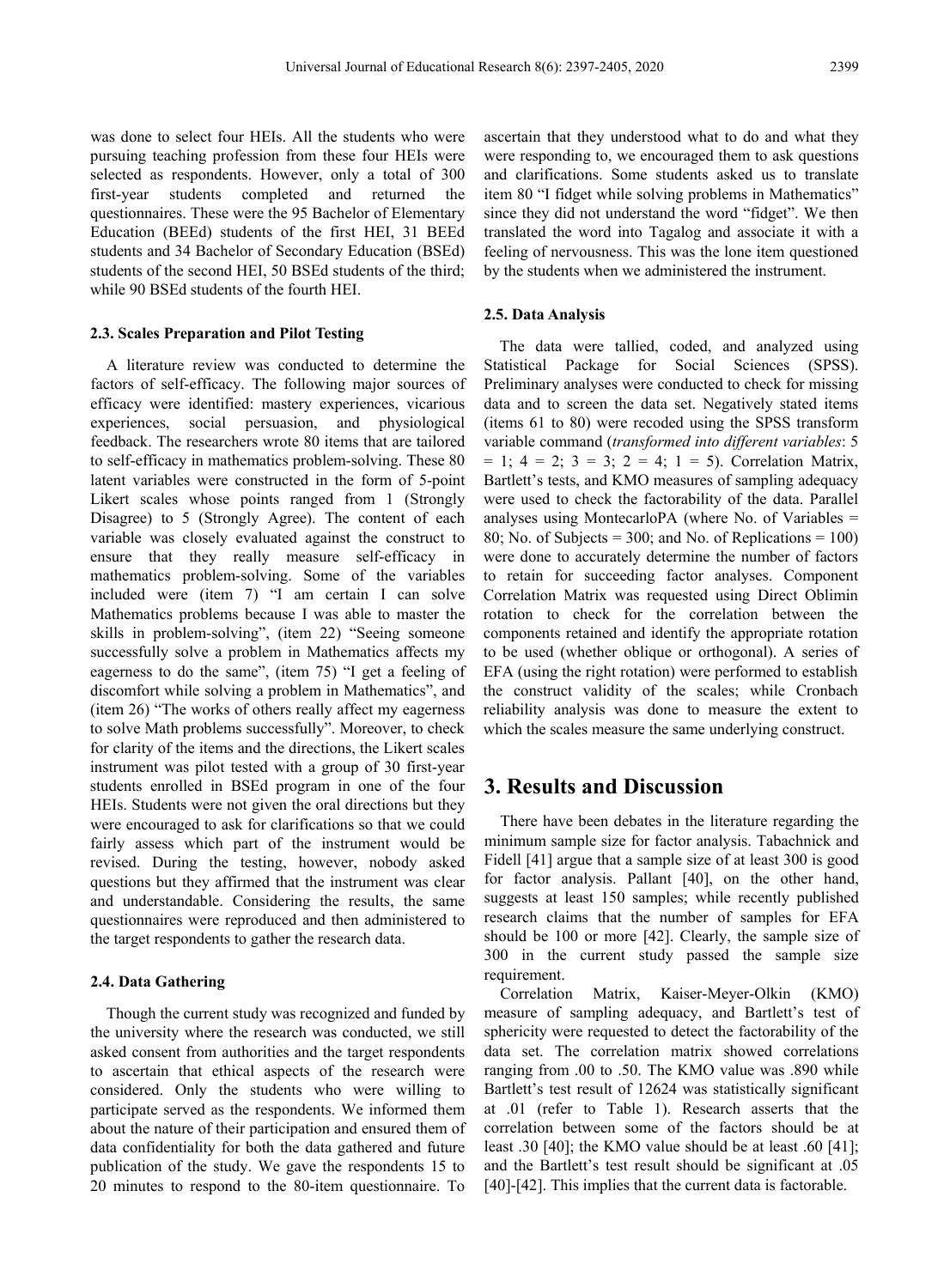| <b>Table 1.</b> KMO and Bartlett's Lest             |      |           |  |  |
|-----------------------------------------------------|------|-----------|--|--|
| Kaiser-Meyer-Olkin Measure of Sampling Adequacy.    | .890 |           |  |  |
| Bartlett's Test of Sphericity<br>Approx. Chi-Square |      | 12624.064 |  |  |
|                                                     | Df   | 3160      |  |  |
|                                                     | Sig. | .000      |  |  |

Pallant [40] affirms that among the three techniques (Kaiser criterion, Scree plot, and Parallel Analysis) used to determine the number of factors to retain, Parallel Analysis is the most accurate thereby required to be reported. Hence, a MonteCarlo for parallel analysis was used to fairly determine the number of component factors to retain [40]. The number of variables entered was 80, the number of subjects was 80, and the number of replications was set at 100. The actual eigenvalues and random eigenvalues of the components were then compared. A component factor was retained when its eigenvalue exceeded its corresponding random eigenvalue [38]. The results, given in Table 2, showed four (4) components to retain.

**Table 2.** Parallel analysis

| Component | Initial/Actual<br>Eigenvalue | Random<br>Eigenvalue | Decision |
|-----------|------------------------------|----------------------|----------|
| 1         | 16.625                       | 2.5307               | Accept   |
| 2         | 11.693                       | 2.4254               | Accept   |
| 3         | 4.054                        | 2.3482               | Accept   |
| 4         | 2.287                        | 2.2742               | Accept   |
| 5         | 1.948                        | 2.2132               | Reject   |

To determine the right rotation to use, EFA (retaining four components) with a Direct Oblimin rotation was requested. Several authors recommend this step to check the correlation between the components retained which would serve as a fair basis in identifying whether the construct can be best interpreted using an orthogonal rotation or an oblique rotation [40]-[41]-[43]-[44]-[45]. Tabachnick and Fidell [41] suggest that when correlations,

regardless of directions, are less than .32, the use of orthogonal rotation is suggested. On the other hand, correlations greater than or equal to .32 warrant an oblique rotation. This implies that the low correlations between the components in the current study (as shown in Table 3) permit the use of Varimax (orthogonal) rotation.

**Table 3.** Component Correlation Matrix

| Component |         | $\overline{c}$ | 3       | 4    |
|-----------|---------|----------------|---------|------|
|           | 1.00    | .034           | $-.076$ | .425 |
| 2         | .034    | 1.000          | .132    | .026 |
| 3         | $-.076$ | .132           | 1.00    | .064 |
| 4         | .425    | .026           | .064    | 1.00 |

Extraction Method: Principal Component Analysis.

Rotation Method: Oblimin with Kaiser Normalization.

According to Pallant [40], a factor loading of .40 is quite strong. Hence, EFA was conducted with suppression of variables whose factor loading is less than .40. Results retained 32 variables for Component 1 with factor loadings from .416 to .790; 20 variables for Component 2 with factor loadings from .535 to .804; 9 variables for Component 3 with factor loadings from .409 to .556; and 7 variables for Component 4 with factor loadings from .521 to .742.

Moreover, research suggests that the ratio of the number of respondents to the number of variables is also a necessary assumption for EFA. Tabachnick and Fidell [41] suggest a ratio of 5:1 while Nunnally [46] recommends 10:1. Comrey and Lee [47] propose that each variable should have at least 5 to 10 respondents. On the other hand, Rahn [48] recommends that the number of variables per component should be at least 3 with high factor loadings (usually at least .40).

Considering these suggestions, we reduced the number of variables into 30 to meet the ideal ratio of 10 (300 respondents) to 1 (30 variables) and we maintained at least 5 to 10 variables with the highest factor loadings per component. These factor loadings are shown in Table 4.

| Component | Variables to retain                                                            |    | factor loadings |
|-----------|--------------------------------------------------------------------------------|----|-----------------|
|           | var43, var55, var57, var53, var49, var51, var 41, var56, var42, var40          | 10 | .716 to .790    |
| 2         | var 78, var 74, var 75, var 69, var 79, var 66, var 77, var 72, var 65, var 64 | 10 | .717 to 804     |
|           | var14, var7, var12, var20, var18                                               |    | .446 to .556    |
| 4         | $var26$ , $var24$ , $var22$ , $var28$ , $var30$                                |    | .617 to .742    |
|           |                                                                                |    |                 |

Total 30

**Table 4.** Variables to retain in each component

**Table 1.** KMO and Bartlett's Test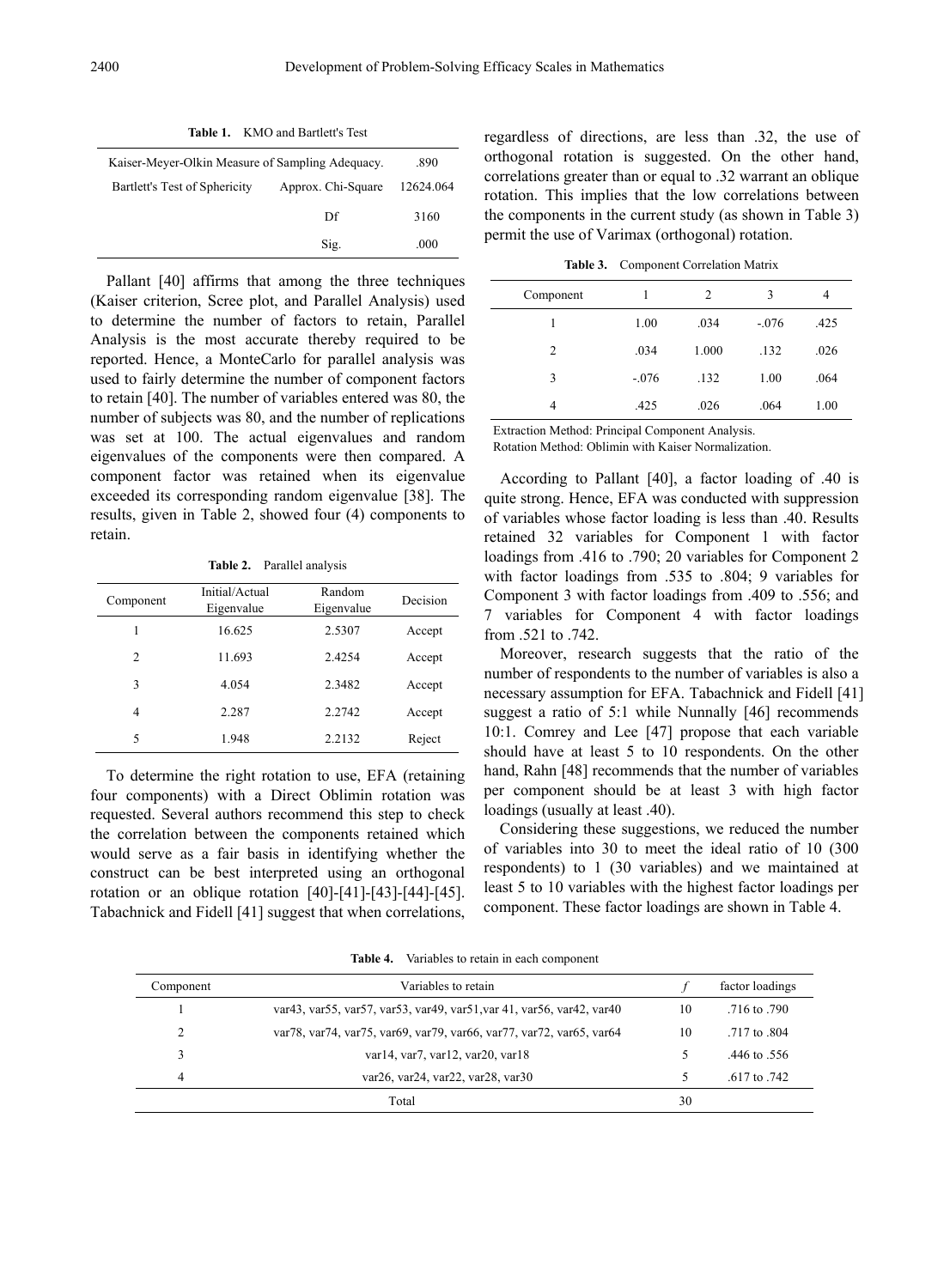#### **Analysis Stage (with 30 variables retained)**

The reduction of the variables suggests re-assessment of the previous results. Thus, we re-examined the factorability of the data. As can be gleaned on Table 5, the data set with KMO  $(= .901)$  greater than .60 and Bartlett's test result (= 4464) significant at .05, attained factorability [40]-[41]-[43].

**Table 5.** KMO and Bartlett's Test

| Kaiser-Meyer-Olkin Measure of Sampling Adequacy. | .901               |          |
|--------------------------------------------------|--------------------|----------|
| Bartlett's Test of Sphericity                    | Approx. Chi-Square | 4464.615 |
|                                                  | Df                 | 435      |
|                                                  | Sig.               | .000     |

Parallel analysis was re-run to check the number of components to retain (Table 6). The results still suggest a four-factor solution.

|                |                       | Table 6. Parallel analysis |          |
|----------------|-----------------------|----------------------------|----------|
| Component      | Initial<br>Eigenvalue | Random<br>Eigenvalue       | Decision |
| 1              | 7.094                 | 1.6321                     | Accept   |
| $\mathfrak{D}$ | 6.000                 | 1.5422                     | Accept   |
| 3              | 2.932                 | 1.4757                     | Accept   |
| 4              | 1.431                 | 1.4161                     | Accept   |
| 5              | .940                  | 1.3661                     | Reject   |

The PCA (4 components) with Direct Oblimin rotation showed that three of the four components are independent with one another  $(r < .32)$ , which affirmed the appropriate use of an orthogonal rotation.

**Table 7.** Component Correlation Matrix

| Component      |         | 2       | 3       | 4      |
|----------------|---------|---------|---------|--------|
|                | 1.00    | $-.010$ | $-.130$ | .348   |
| $\overline{c}$ | $-.010$ | 1.00    | .081    | $-149$ |
| 3              | $-.130$ | .081    | 1.00    | .099   |
| 4              | .348    | $-149$  | .099    | 1.00   |

Extraction Method: Principal Component Analysis. Rotation Method: Oblimin with Kaiser Normalization.

A factor analysis with Varimax rotation then was requested. The results confirmed the previous results that 10 variables remained in each for Component 1 and Component 2; while 5 variables each for Component 3 and Component 4 (refer to Table 8). The factor loadings among the items in each component ranged from .713 to .811, .720 to .813, .659 to .804, and .476 to .748, respectively.

Finally, the last step conducted for EFA was to analyze the theoretical meaning of the components. Research asserts that the meaning of the components depends on how the researcher defines them [49] but it should be labeled properly based on their theoretical meaning reflected by the items [38]. Hence, we interpreted the components as follows: (1) Component 1 measures the extent to which the verbal persuasions the students received from other people increase their self-esteem; (2) Component 2 assesses the students' feeling of anxiety, fatigue, stress, and discomfort when solving a problem in mathematics; (3) Component 3 appraises the extent to which students' self-esteem is affected by the successful works of other people; while (4) Component 4 gauges the extent in which students' mastery of mathematical concepts influences their confidence in solving mathematics problems. Thus, the components (scales) were descriptively labeled as Social Persuasions (Component 1), Physiological/Somatic Response (Component 2), Vicarious Experiences (Component 3), and Mastery Experiences (Component 4), respectively.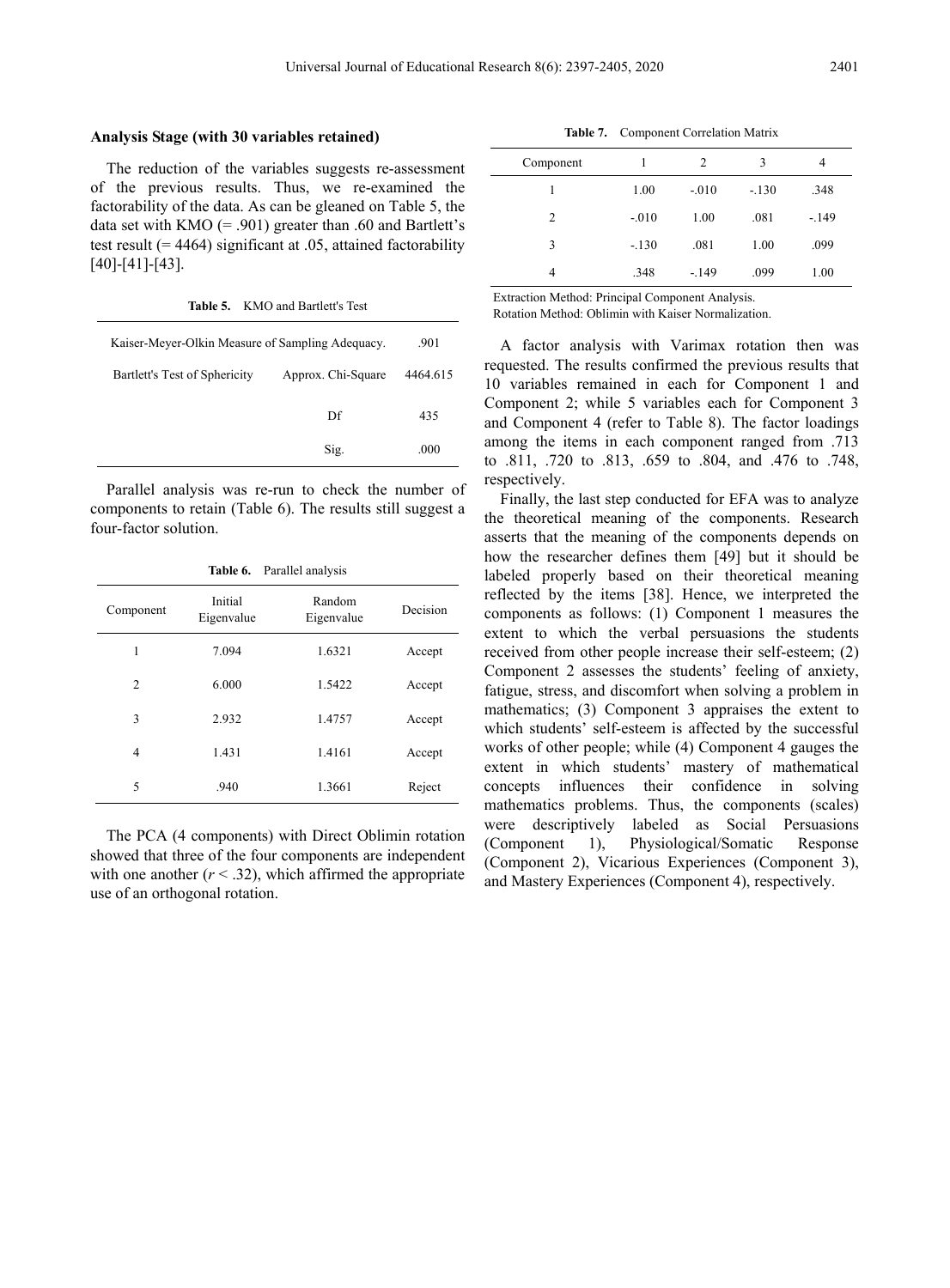Table 8. Rotated Component Matrix<sup>a</sup>

| Statements                                                                                                                                  |      | Component      |      |      |
|---------------------------------------------------------------------------------------------------------------------------------------------|------|----------------|------|------|
|                                                                                                                                             | 1    | $\overline{2}$ | 3    | 4    |
| 43. When my teacher provides positive feedback about my performance in<br>problem-solving, I feel that my confidence is increased.          | .811 |                |      |      |
| 57. I am encouraged every time I receive positive feedback about my ability in<br>problem-solving.                                          | .798 |                |      |      |
| 55. The encouraging words I receive from my friends help boost my confidence in<br>problem-solving.                                         | .782 |                |      |      |
| 53. Being commended for improving in problem-solving enhances the way I see myself.                                                         | .764 |                |      |      |
| 41. When someone tells me that I can solve a Mathematics problem, my confidence is<br>boosted.                                              | .750 |                |      |      |
| 49. The support I receive from my teacher boosts my confidence in solving Mathematics<br>problems.                                          | .749 |                |      |      |
| 42. I believe that my success or failure in solving Mathematics problems also depends on<br>what other people say.                          | .740 |                |      |      |
| 51. I believe my teacher when s/he says that the problem has a solution.                                                                    | .733 |                |      |      |
| 56. The belief of my friends that I can possibly succeed at problem solving makes me<br>believe that I possess the necessary skills.        | .727 |                |      |      |
| 45. I feel I can solve Mathematics problems when I am encouraged by my friends.                                                             | .713 |                |      |      |
| 75. I get a feeling of discomfort while solving a problem in Mathematics.                                                                   |      | .813           |      |      |
| 74. I feel very exhausted in my Mathematics class.                                                                                          |      | .811           |      |      |
| 78. I cannot explain the undesirable feeling I get during problem-solving in Mathematics.                                                   |      | .809           |      |      |
| 66. I am afraid of Mathematics problems.                                                                                                    |      | .777           |      |      |
| 69. I get a racing heart when asked to solve a problem.                                                                                     |      | .758           |      |      |
| 65. I get nervous in my Mathematics class.                                                                                                  |      | .756           |      |      |
| 77. I see Mathematics problems as threats.                                                                                                  |      | .751           |      |      |
| 79. I cannot concentrate/focus while solving Mathematics problems.                                                                          |      | .751           |      |      |
| 72. College Algebra problems bring pressure to me.                                                                                          |      | .726           |      |      |
| 64. I feel threatened when I am given a Mathematics problem to solve.                                                                       |      | .720           |      |      |
| 26. The works of others really affect my eagerness to solve Math problems successfully.                                                     |      |                | .804 |      |
| 24. I care when others are able to solve problems in Mathematics successfully.                                                              |      |                | .756 |      |
| 22. Seeing someone successfully solve a problem in Mathematics affects my eagerness to<br>do the same.                                      |      |                | .724 |      |
| 28. I feel there is change in my confidence level after watching successful performances<br>in problem-solving.                             |      |                | .669 |      |
| 30. I care about others' performance in problem-solving.                                                                                    |      |                | .659 |      |
| 7. I am certain I can solve Mathematics problems because I was able to master the skills<br>in problem-solving.                             |      |                |      | .748 |
| 12. I have mastered solving Mathematics problem that is why I will be able to deal with a<br>problem set successfully.                      |      |                |      | .673 |
| 14. I believe I can solve Mathematics problems successfully because I know I possess the<br>skills.                                         |      |                |      | .667 |
| 20. If I am asked to solve a problem in Mathematics, I tell myself that I should solve it<br>successfully.                                  |      |                |      | .516 |
| 18. I always tell myself that If I am able to solve a problem in Mathematics today, then I<br>will be able to solve problems in the future. |      |                |      | .476 |

Extraction Method: Principal Component Analysis.

Rotation Method: Varimax with Kaiser Normalization.

a. Rotation converged in 5 iterations.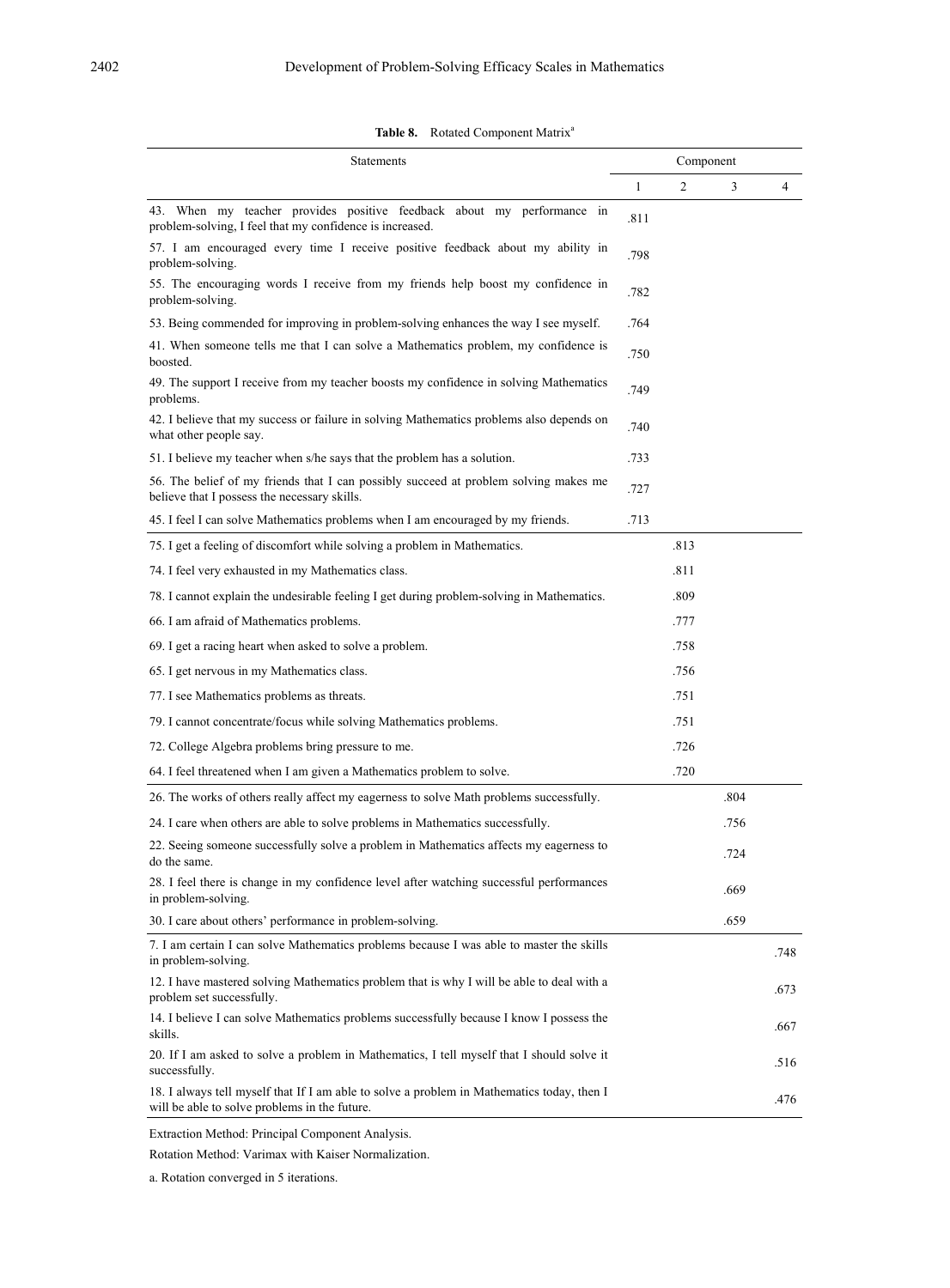The four-factor solution explained a total of 58.19% of the variance, with the four components contributing 23.65%, 20.0%, 9.78%, and 4.77% of the variance, respectively (refer to Table 9). Hair et al. [42] explained that information in social sciences is often less precise thus a solution that accounts for 60 percent of the total variance or less is considered satisfactory. Similarly, Merenda [50] asserts that the rule of the thumb is to have a variance accounted for at least .50. Hence, the four-factor solution with cumulative variance explained of 58.19% can be considered satisfactory.

Moreover, Cronbach Alpha Reliability analysis was conducted to estimate the degree to which the instrument can measure the same underlying constructs. Based on the results, the reliability coefficients of the four scale components ranged from .717 to .923. According to Pallant [40], values above .70 are acceptable. This implies that all the scales in this study are reliable.

**Table 9.** Scales' Reliability and Variance Explained

| Component      | <b>Scales</b>                | No. of<br>items | Cum.<br>Variance<br>(%) | Cronbach<br>Alpha |
|----------------|------------------------------|-----------------|-------------------------|-------------------|
| 1              | Social<br>Persuasions        | 10              | 23.647                  | .923              |
| $\overline{c}$ | Physiological<br>Responses   | 10              | 43.648                  | .925              |
| 3              | Vicarious<br>Experiences     | 5               | 53.423                  | .717              |
| 4              | Mastery<br>Experiences       | 5               | 58.192                  | .778              |
| Overall        | Problem-Solv<br>ing Efficacy | 30              | 58.192                  | .841              |

## **4. Conclusions**

The study discusses the development of an instrument used to measure problem-solving efficacy in mathematics. The development was done rigorously, ensuring that all the requirements of EFA (e.g. sample size, the ratio of respondents to variables, Correlation Matrix, KMO measure, and Bartlett's test) were met and all the steps were strictly followed. The results showed four factors of problem-solving efficacy; namely, mastery experiences, social persuasions, physiological/somatic responses, and vicarious experiences. This supports the theory of Bandura [1]-[6] and the finding of Lent, Lopez, Brown, and Gore [51] that a four-factor model of self-efficacy has a good fit for college students.

The current study showed that social persuasions (10 items;  $R^2 = 23.64\%$ ) and physiological/somatic responses (10 items;  $R^2 = 20\%$ ) explain a larger amount of variance on students' efficacy in solving problems in mathematics than vicarious experiences (5 items;  $R^2 = 9.78\%$ ) and mastery experiences (5 items;  $R^2 = 4.77\%$ ). The result is not consistent with previous findings that the strongest predictors of self-efficacy are mastery experience and

vicarious experience [1]-[10] and the weakest is physiological/somatic responses [1]-[8]. Meaning, in the context of the student respondents, their self-efficacy in mathematics problem-solving depends more on the positive feedback they received from teachers and peers, and their negative responses toward mathematics problem-solving. This finding, however, needs further quantitative study to detect the predictive ability of the four factors on self-efficacy.

Hence, a multiple regression analysis is suggested to verify the causal effect of mastery experience, vicarious experience, social persuasion, and somatic responses on self-efficacy in mathematics problem-solving and achievement. Moreover, the developed Problem-Solving Efficacy Scales (PSES) in Mathematics in this study attained construct validity and reliability. Hence, it could already be used to measure how self-efficacious students are in solving problems in their mathematics subjects. Future research may adopt and use the scales for quantitative studies. Moreover, the scales may be subject to further analysis like Structural Equation Modeling (SEM).

## **Acknowledgments**

We are very grateful to Isabela State University Research and Development Office for funding this study.

# **REFERENCES**

- [1] Bandura, A. (1994). Self-efficacy. *Encyclopedia of Human Bahavior,* 4, 71 – 81.
- [2] Akhtar, M. (2008). What is self-efficacy? Bandura's 4 Sources of Efficacy Beliefs. Retrieved from https://bit.ly/38jVNhZ
- [3] Pintrich, P. R., & Schunk, D. H. (2002). Motivation in education. Englewood Cliffs, NJ: Prentice Hall.
- [4] Kung, H. (2009). Perception or confidence? Self-concept, self-efficacy and achievement in mathematics: A longitudinal study. *Policy Futures in Education*, 7, 387-398.
- [5] Zimmerman, B.J. (2000). Self-efficacy: An essential motivation to learn. *Contemporary Educational Psychology*,  $25, 82 - 91.$
- [6] Bandura, A. (1997). *Self-efficacy: The exercise of control*. New York: W.H. Freeman.
- [7] Pajares, F. (2002). Self-efficacy beliefs in academic contexts: An outline. Retrieved from https://bit.ly/2IdoxxZ
- [8] Arslan, A. (2012). Predictive power of the sources of primary school students' self-efficacy beliefs on their self-efficacy beliefs for learning and performance. *Educational Sciences: Theory & Practice*, 12(3), 1915-1920. Retrieved from https://files.eric.ed.gov/fulltext/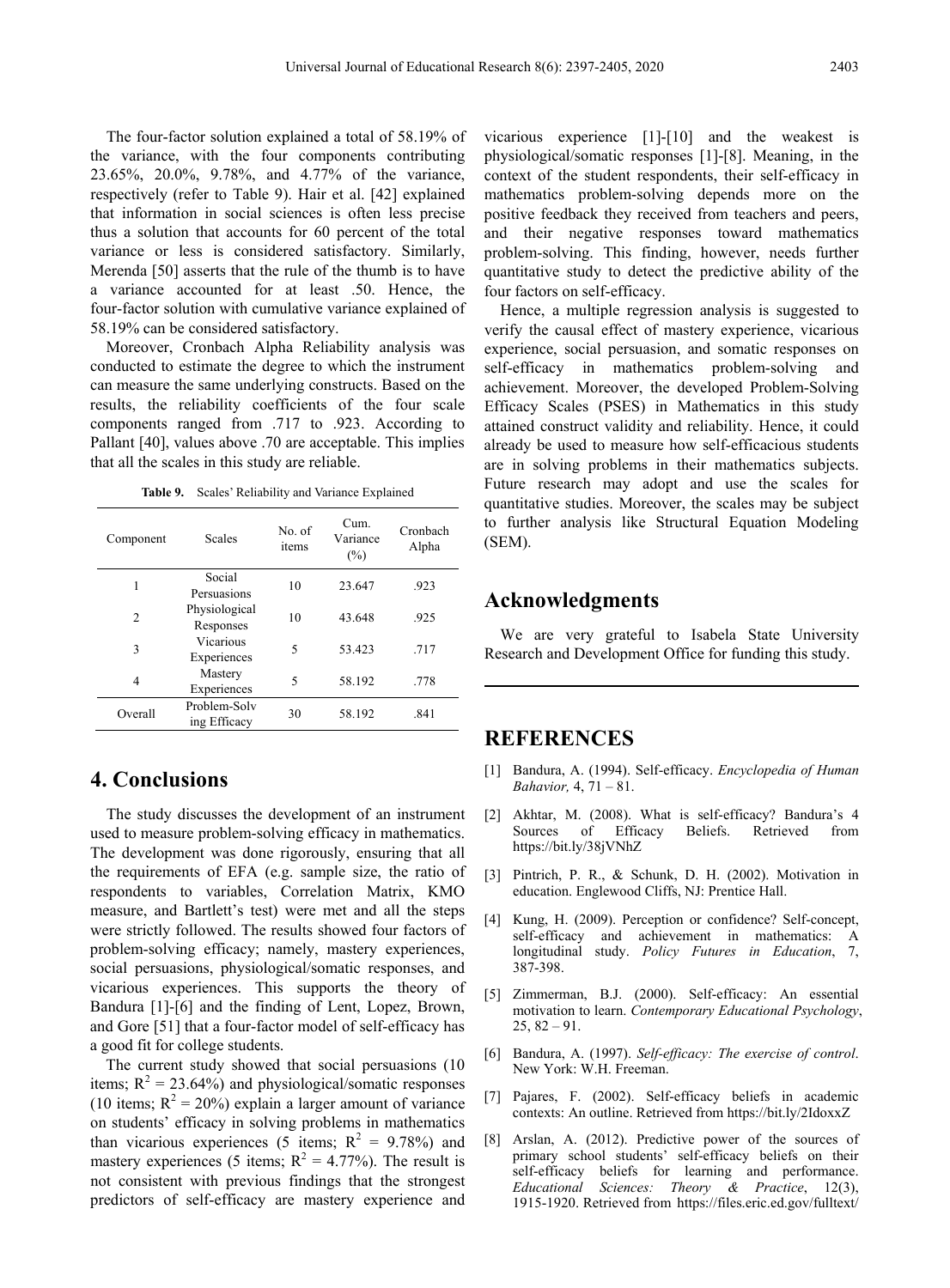EJ1000903.pdf

- [9] Capa-Aydin, Y., Uzuntiryaki-Kondakci, E., & Ceylandag, R. (2018). The relationship between vicarious experience, social persuasion, physiological state, and chemistry self-efficacy: The role of mastery experience as a mediator. *Psychology in the Schools,* 1-15*.* doi:10.1002/pits.22201
- [10] Hasan, M., Hossain, T, & Islam, A. (2014). Factors affecting self-efficacy towards academic performance: A study on polytechnic students in Malaysia. *Advances in Environmental Biology*, 8(9), 695-705.
- [11] Schunk, D. (1981). Modeling and attributional effects on children's achievement: A self-efficacy analysis. *Journal of Educational Psychology*, 73, 93-105.
- [12] Zimmerman, B. J., & Ringle, J. (1981). Effects of model persistence and statements of confidence on children's self-efficacy and problem solving. *Journal of Educational Psychology, 73*(4), 485–493. https://doi.org/10.1037/0022-0 663.73.4.485
- [13] Schunk, D. H., Hanson, A. R., & Cox, P. D. (1987). Peer-model attributes and children's achievement behaviors. *Journal of Educational Psychology, 79*(1), 54–61. https://doi.org/10.1037/0022-0663.79.1.54
- [14] Schunk, D. H., & Hanson, A. R. (1989). Self-modeling and children's cognitive skill learning. *Journal of Educational Psychology, 81*(2), 155–163. https://doi.org/10.1037/0022-0 663.81.2.155
- [15] Dowrick, E W. (1983). Self-modelling. In E W. Dowrick  $\&$ S. J. Biggs (Eds.), *Using video: Psychological and social applications* (pp. 105-124). Chichester, UK: Wiley.
- [16] Klassen, R. M., & Lynch, S. L. (2007). Self-Efficacy from the Perspective of Adolescents with LD and Their Specialist Teachers. *Journal of Learning Disabilities,* 40(6), 494–507*.* doi:10.1177/00222194070400060201
- [17] Jungert, T., & Andersson, U. (2013). Self-efficacy beliefs in mathematics, native language literacy and foreign language amongst boys and girls with and without mathematic difficulties. *Scandinavian Journal of Educational Research*, 57(1), 1-15. doi: 10.1080/00313831.2011.62114
- [18] Bergen, A. (2013). Self-efficacy, special education students, and achievement: Shifting the lens. *InSight: Rivier Academic Journal*, 9(2), 1-9. Retrieved from https://bit.ly/3aznKDq
- [19] Hodges, C. B., & Murphy P. F. (2009). Sources of selfefficacy beliefs of students in a technology-intensive asynchronous college algebra course. *Internet and Higher Education*, 12, 93-97.
- [20] Pajares, F., Johnson, M. J., & Usher, E. L. (2007). Sources of writing self-efficacy beliefs of elementary, middle, and high school students. *Research in the Teaching of English*, 42, 104-120.
- [21] Usher, E. L., & Pajares, F. (2006). Sources of academic and selfregulatory efficacy beliefs of entering middle school students. *Contemporary Educational Psychology*, 31, 125–141.
- [22] Britner, S. L., & Pajares, F. (2006). Sources of science self-efficacy beliefs of middle school students. *Journal of Research in Science Teaching*, 43 (5), 485-499.
- [23] Özyürek, R. (2005). Informative sources of math-related selfefficacy expectations and their relationship with math-related self-efficacy, interest, and preference. *International Journal of Psychology*, 40, 145–156.
- [24] Jaafar, W. M. W. & Ayub, A. F. M. (2010). Mathematics self-efficacy and meta-cognition among university students. Procedia Social and Behavioral Sciences, 8, 519-524. doi:10.1016/j.sbspro.2010.12.071
- [25] Azar, H. K., Lavasani, M. G., Malahmadi, E., & Amani, J. (2010). The role of self-efficacy, task value, and academic achievement goals in predicting learning approaches and mathematics achievement. *Procedia Social and Behavioral Sciences*, 5, 942-947. doi:10.1016/j.sbspro.2010.07.214
- [26] Kitsantas, A., Cheema, J., & Ware, H. W. (2011). Mathematics achievement: The role of homework and self-efficacy beliefs. *Journal of Advanced Academic*, 22(2), 310-339.
- [27] Peters, M. L. (2012). Examining the relationships among classroom climate, self-efficacy, and achievement in undergraduate mathematics: A multi-level analysis. *International Journal of Science and Mathematics Education*, 11, 459-480.
- [28] Pietsch, J., Walker, R., & Chapman, E. (2003). The relationship among self-concept, self-efficacy, and performance in mathematics during secondary school. *Journal of Educational Psychology*, 95, 589-603.
- [29] Zimmermann, M., Bescherer, C., Spannagel, C. (2010). *A questionnaire for surveying mathematics self-efficacy expectations of future teachers*. Retrieved from https://bit.ly/2wm2RgK
- [30] Rastegar, A., Jahromi, R. G., Haghighi, A. S., & Akbari, A. R. (2010). The relation of epistemological beliefs and mathematics achievement: The mediating role of achievement goals, mathematics self-efficacy, and cognitive engagement. Procedia Social and Behavioral Sciences, 5, 791-797. doi:10.1016/j.sbspro.2010.07.186
- [31] Larson, L. M., Pesch, K. M., Surapaneni, S., Bonitz, V. S., Wu, T., & Werbel, J. D. (2014). Predicting graduation: The role of mathematics/science self-efficacy. *Journal of Career Assessment*, 23(3), 399-409. doi:10.1177/10690727 14547322
- [32] Artino, A.R. (2012). Academic self-efficacy: from educational theory to instructional practice. *Perspect Med Educ* 1**,** 76–85. https://doi.org/10.1007/s40037-012-0012-5
- [33] Robbins, S. B., Lauver, K., Le, H., Davis, D., Langley, R. (2004). Do psychosocial and study skill factors predict college outcomes? A meta-analysis. *Psychological Bulletin*, 130(2), 261-288. doi: 10.1037/0033-2909.130.2.261
- [34] Gore, P. (2006). Academic self-efficacy as a predictor of college outcomes: Two incremental validity studies. *Journal of Career Assessment*, 14(1), 92-115.
- [35] Nielsen, I. L. & Moore, K. A. (2003). Psychometric data on the mathematics self-efficacy scale. Educational and Psychological Measurement, 63(1), 128-138.
- [36] Cetinkaya, B., & Erbas, A. K. (2011). Psychometric Properties of the Turkish Adaptation of the Mathematics Teacher Efficacy Belief Instrument for In-Service Teachers.